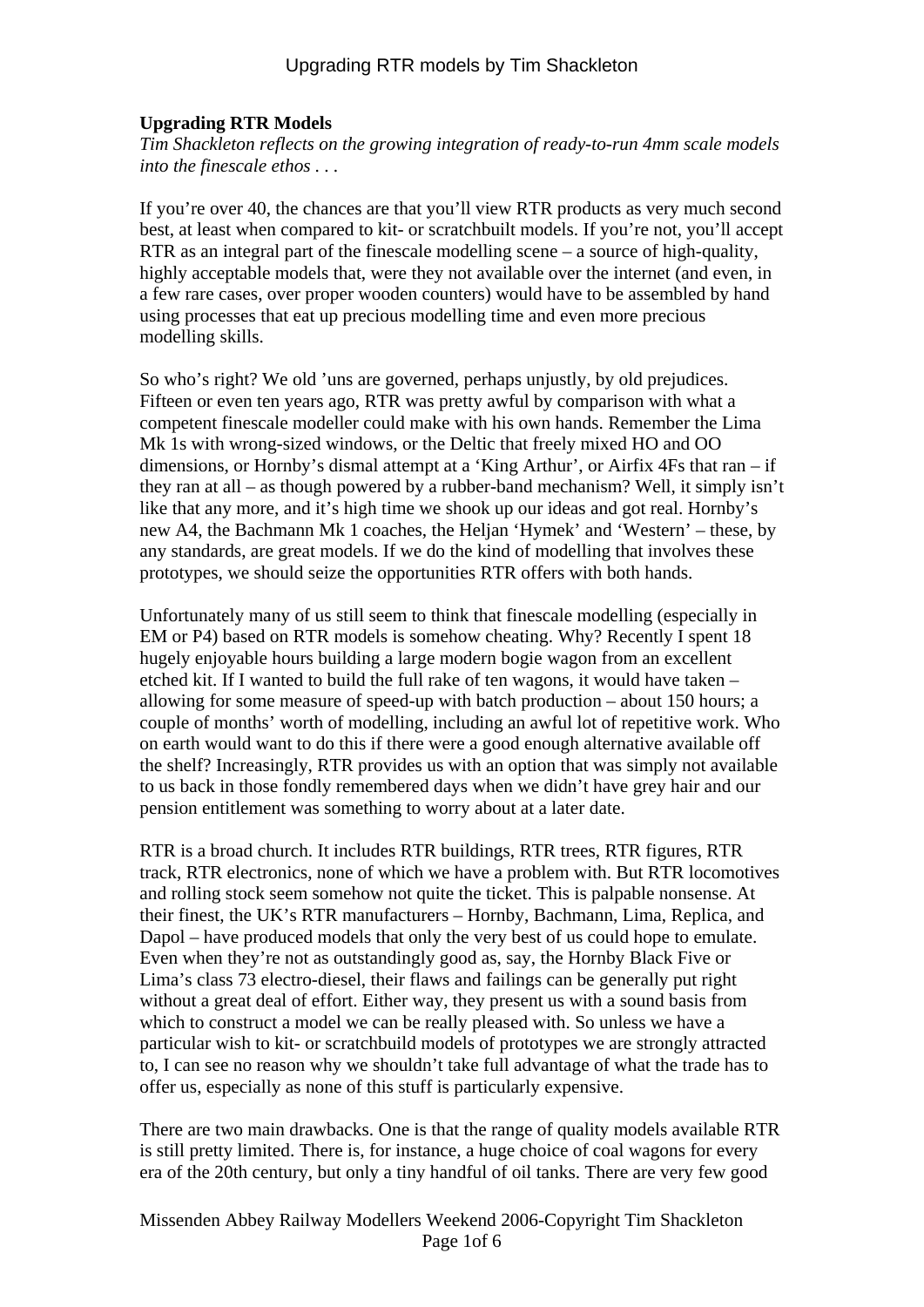GWR coaches, and only one truly excellent BR Standard steam locomotive. Engineer's stock is virtually non-existent, as are third-rail electrics and multiple units, not to mention anything pre-Grouping – or even many of the green-era diesels. The other limitation is that virtually all these over-the-counter OO gauge models will need some work, at least, to convert them to EM or P4 (or even the finer OO standards to which many people work) and to bring them up to acceptable finescale standards. It is rarely sufficient simply to change the wheelsets.

On the other hand, the availability of promising RTR models, even if they're only 70% as good as we'd like them to be, at least enables us to get something up and running pretty quickly while we get on with more pressing tasks like tracklaying and wiring. At some stage in the future, when time allows, we can go back and finish off the remaining 30% of the job. For the moment we can enjoy running trains in a way that would be wholly impossible if we were building wagons that took 18 hours each to put together, and locomotives that took ten times as long. When the layout is functional and we've built up a core of hand-built locomotives and rolling stock we can go back to our RTR models and retro-fit springing and fine detail, we can build new chassis, we can convert our them into something else entirely – or we can simply leave them as they are, complete with one-size-fits-all chassis, bottle-glass glazing, factory numbering and the rest. It is entirely up to us, as individuals, to do what we like with the things we own, and none of the edicts of the Thought Police should persuade us otherwise. We are, after all, looking for happiness and fulfilment from our hobby. We shouldn't feel the need to conform to other people's standards if we don't want to.

I primarily look on RTR as a resource, and I feel much the same way about kits. The models are there, I can buy them, and I can do things with them. Some are really good, others are not so good. As a case in point I have very few steam-era RTR wagons, because I feel the majority of them (dating back to Mainline and even Airfix days) are nothing like as good as the kits we get from ABS and Parkside Dundas. But RTR still presents us with many opportunities for fulfilling and enjoyable modelling. We can drop a new set of wheels into a diesel locomotive or a plastic coach and it will run – maybe a bit stiffly, perhaps, by comparison with a hand-made fully sprung chassis, but it will go. If the loco is an older model with a poor-running 'pancake' motor, such as the Hornby class 25 or Lima's Metropolitan-Cammell DMU, we can take full advantage of its fine bodywork detail by replacing the mechanism with something more acceptably finescale – for my money, High Level's LoRider and LongRider motor bogies, specifically designed for RTR upgrades, are as good as it gets in the traction stakes.

Steam locomotives, however, are more of a challenge. As with diesel models, Alan Gibson and Ultrascale produce a wide range of replacement wheelsets for EM and P4 and while this gets a major obstacle out of the way, this time it's only part of the story. I have made a number of RTR conversions of new-generation models and it is not my idea of modelling heaven. Sure, I get a good-looking locomotive out of it but I find some of them can be very difficult to dismantle, to say nothing of putting them back together again – Bachmann's BR Standard class 5 4-6-0 and class 4 2-6-4T are a nightmare in this respect. Chopping bits of plastic about and sawing through lumps of mazak isn't much fun either, but we have to do it to get wheels to fit, pick-ups to work, brake gear to match. We will probably have to do a lot of fiddling about with

Missenden Abbey Railway Modellers Weekend 2006-Copyright Tim Shackleton Page 2of 6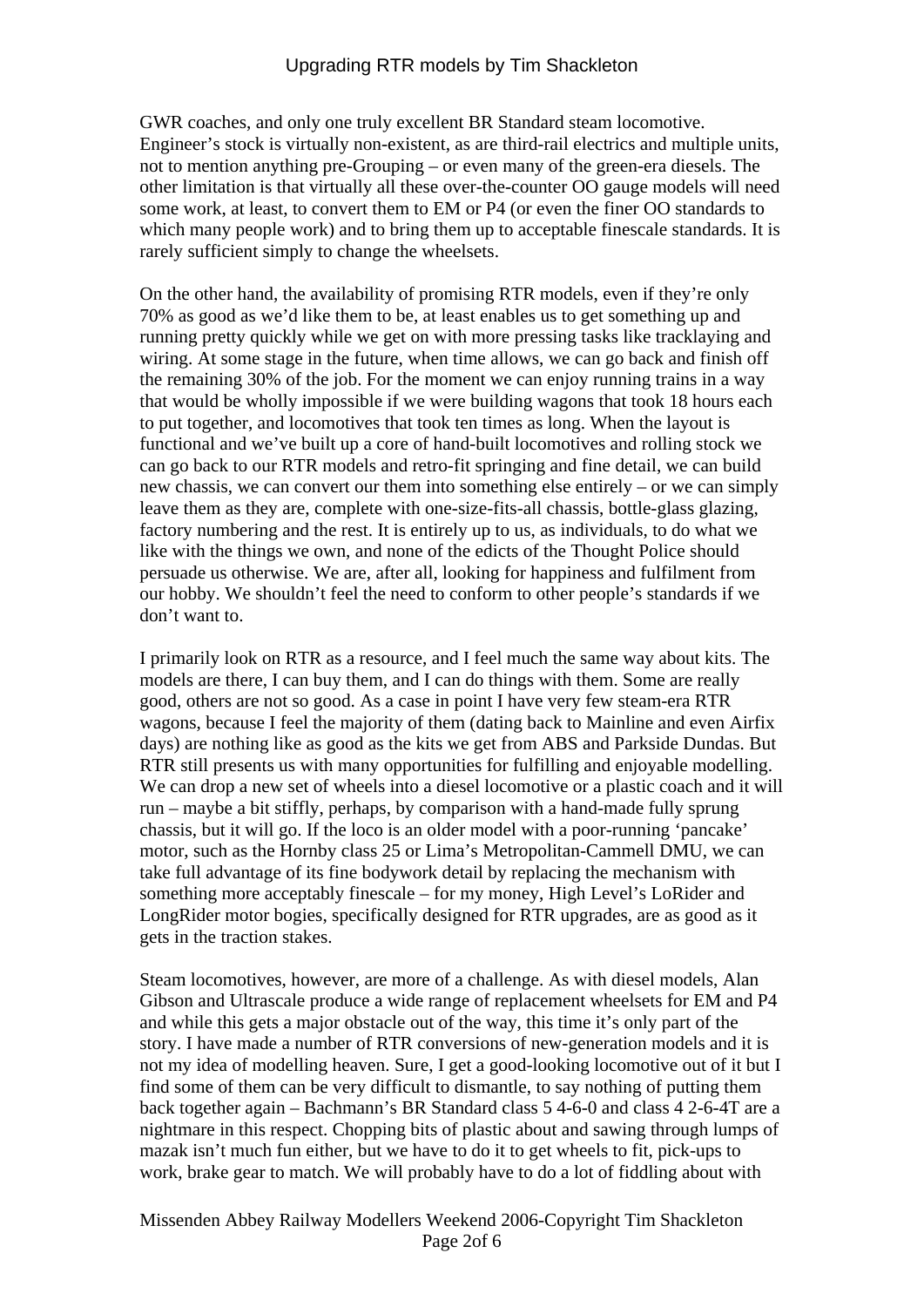bushes for the coupling and connecting rods – modifying RTR return cranks to accept finescale-friendly wheel furniture can be a real elbow – and still end up with skinnylooking, unprototypical valve gear that isn't a patch on the kind of thing we find in a Dave Bradwell or Martin Finney kit and should, by rights, be one of those jobs to which we return later. Experience suggests we probably won't……

Once re-assembled (eventually) our upgraded steam locomotives may well run quite smoothly and slowly but I still don't like the way they lumber along, because of their rigid chassis (even those with a sprung centre axle don't, in my view, seem to run any better). Rather than trying to make a silk purse out of a sow's ear it is generally preferable, I feel, to throw away everything below the footplate and build a new chassis – witness the recent High Level kit for the Bachmann 'Jinty'. A full mechanical and cosmetic upgrade of this nice-looking model will cost you around  $£100 - of which the basic RTR loco accounts for £40 or so - but this compares$ favourably with the kit-built alternatives. Over the past few years I've described quite a few of these finescale upgrades in MRJ but I have to say I feel a lot happier with (or at least get a lot more pleasure from) the kind of RTR conversions I wrote about in my Wild Swan book, *Plastic-bodied Locos*. A heavily reworked RTR plastic bodyshell, bereft of detail and bought cheaply as a spare, is mated with a bespoke chassis – possibly built from a kit, possibly not – to create an original model that is as close to my own particular specification and manufacture as I can manage, short of scratchbuilding. Some may loathe this approach of welding together of bits from many different sources, but I find this kind of extreme kitbashing to be remarkably satisfying. That's just personal preference, of course . . . and in any case engines like my Hawksworth 'County' and Bulleid Pacific are not, in the strictest sense, RTR conversions; rather their starting point was an RTR body and without it, the locomotives may very well never have been built.

As yet the finescale after-market has not fully cottoned on to the possibilities of RTR – at least not in any coherent way, still less with much that specifically relates to EM or P4. We have the wheels and power packs already mentioned, a growing range of Brassmasters upgrade packs for ex-LMS steam locomotives, some interesting chassis kits (designed by Iain Rice) from Mainly Trains, various springing systems to make RTR bogies happier on scale track, and that's about it. Nevertheless, I think RTR still represents an important asset for the finescale modeller, one whose value will increase as proprietary models become more accepted into the mainstream. Anno domini will, as ever, will be the determining factor because, like it or not, most of us are entering our twilight modelling years cash rich, time poor and full of unrealised dreams. Buying off-the-shelf models can help, if we're selective, by freeing up prime modelling time and allowing us to focus our skills on more challenging projects. That's why I feel we should celebrate RTR as a resource, not look on it as a soft option.

*This article originally appeared in* Scalefour News*, the journal of the Scalefour Society. The attached photographs are a new addition for the Missenden Abbey Railway Modellers Manual.*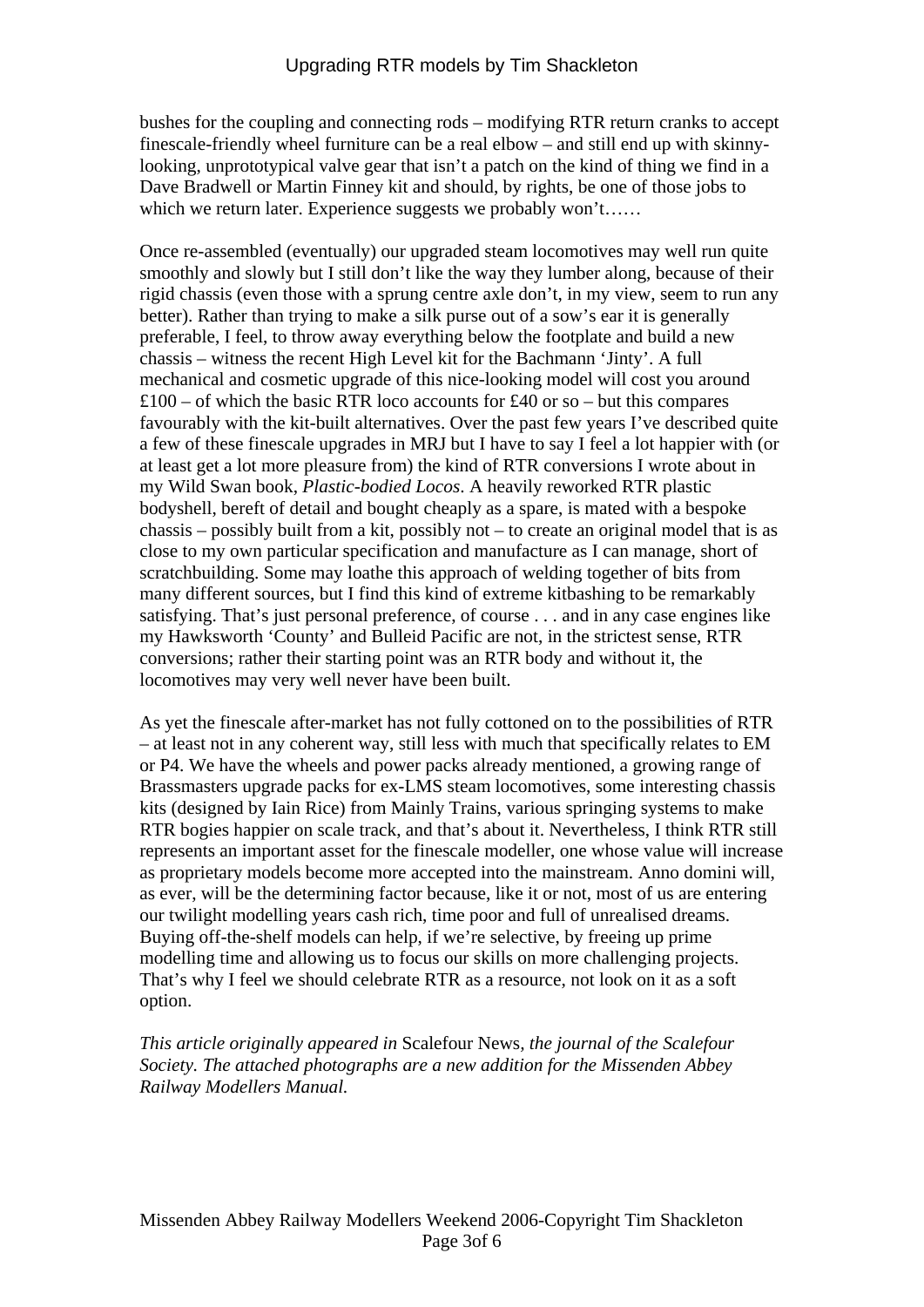

A typical latter-day RTR detailing kit from Brassmasters, with high-quality etched components – a far cry from the lumpy castings of ten or fifteen years.



Adding the detailing parts makes a considerable difference to the appearance of this Hornby 8F. They enable basic errors and compromises to be rectified – such as the missing rivets on the running plates, here replaced by etched overlays – as well as allowing the modeller to replicate specific variants within the class.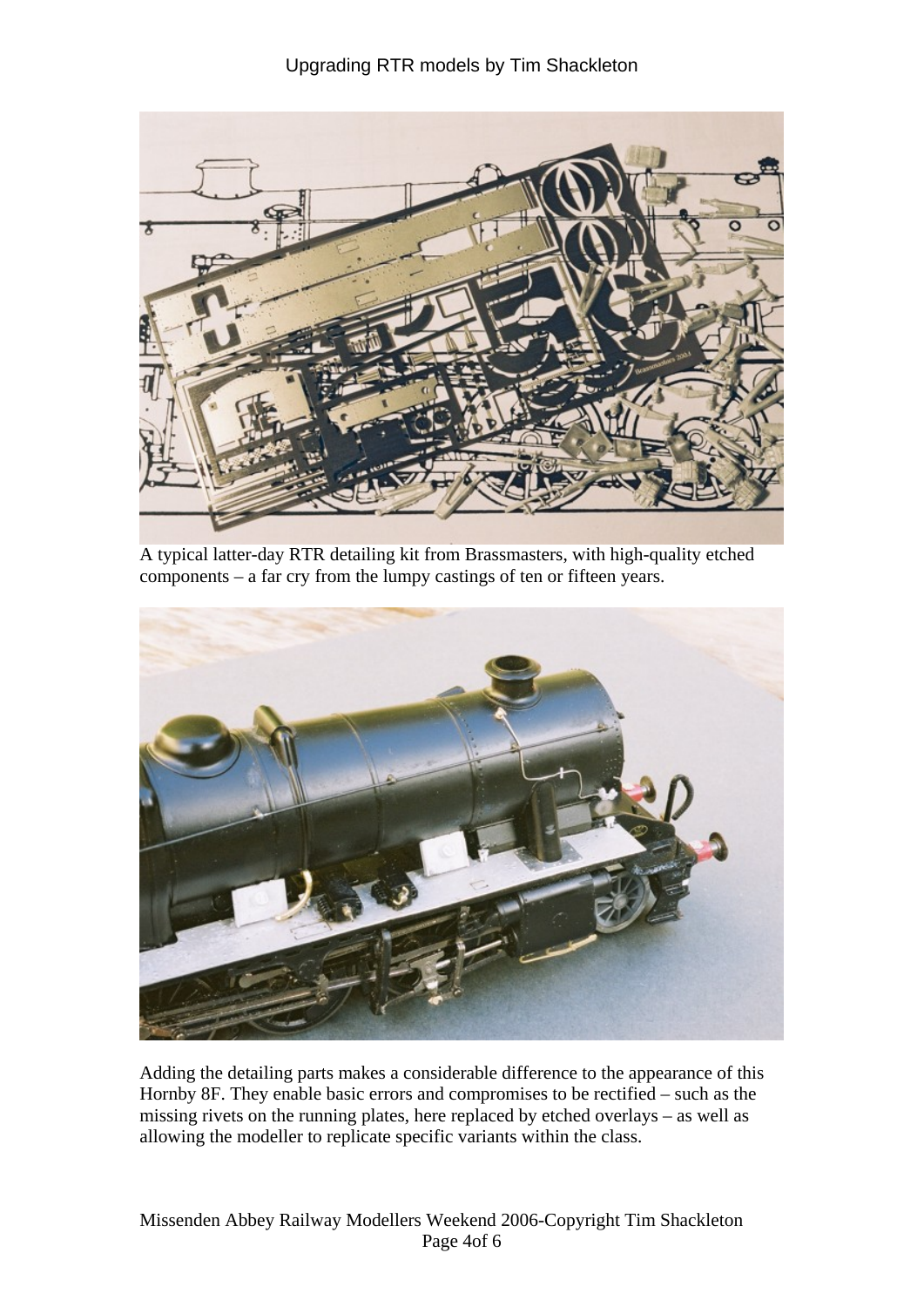Upgrading RTR models by Tim Shackleton